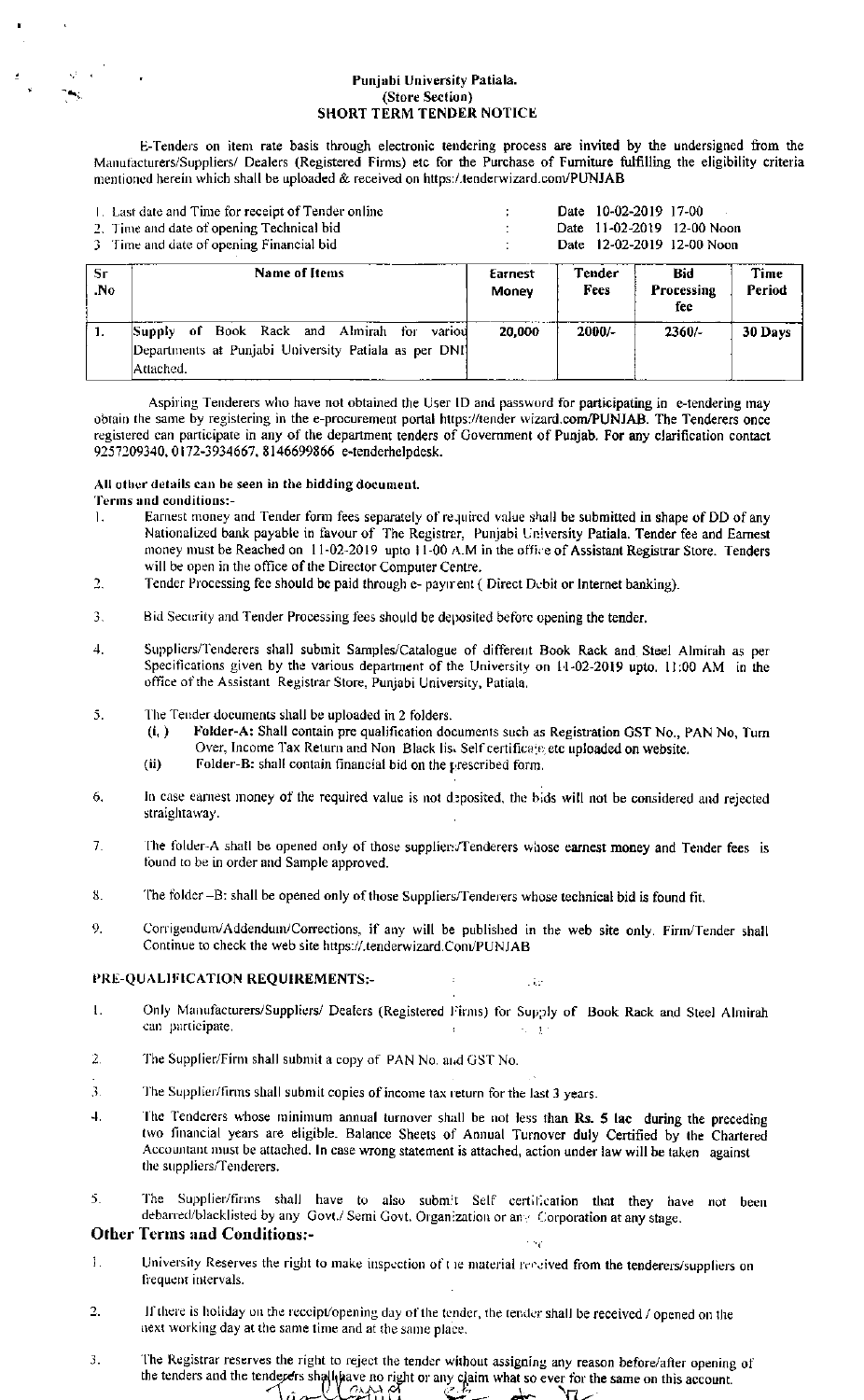- The order for quantity of Book Rack and Steel Almirah items can be increased or decreased. The Suppliers/ Tenderers shall have no right or any claim what so ever for the same on this account.
- The rate quoted by the Supplier/Tenderer shall be inclusive of all the taxes like GST or any other taxes 5. levied by Central Govt. or State Govt. Authority including their variations as notified by the Concerned Authority from time to time and also of all the new taxes and levies that may be imposed.
- 6. The Supplier/ Tenderer shall comply with the proper by- Laws and legal order of the local body or authority under the jurisdiction of which the supply is executed and pay all fees and charges for which he may be liable. Nothing extra shall be payable by the University on this account.
- Firm will supply the material on quoted Rates which include F.O.R., Loading, Unloading, stacking and 7. inclusive of all taxes. Nothing Extra would be paid.
- An agreement will have to be signed with the Registrar, Punjabi University Patiala within 7 days of 8. issue of supply order.
- In case of failure of supply of different Furniture items as per terms of the agreement, the Earnest money  $\mathbf{Q}$ deposited with the University shall be forfeited. In case of any manufacturing defect in the quality of Furniture as per the specifications matched with the samples, the University reserves the right to reject the supply or and imposition of penalty.
- In case of any dispute, the jurisdiction will be Patiala (Punjab) only.  $10.$

 $\overline{1}$ 

In case of any clarification regarding tender contact Phone No. 0175-304-6038, 304-6039  $11.$ 

tz an

Registrar

University Patiala Punjab